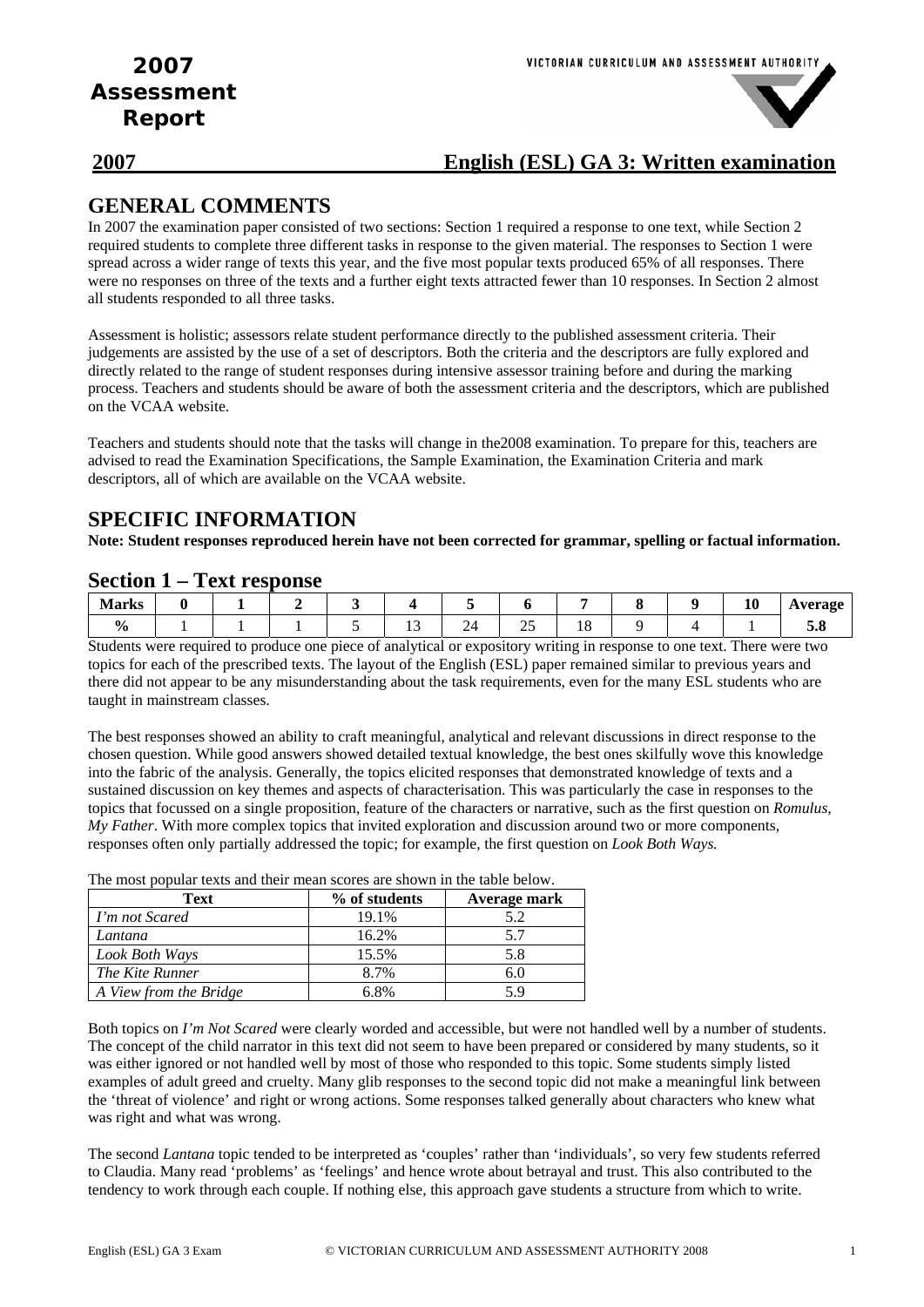

As a new text on the list, *Look Both Ways* elicited thoughtful responses with fresh ideas. Students generally wrote well. The first topic invited a consideration of how we live with uncertainty (as played out in the film). There was a tendency to talk about fears in general rather than focus on those associated with unpredictability. Better responses to the second topic discussed just how powerful the influence of relationships was in the lives of the characters, but mid-range responses just referred to the existence of relationships and people wanting relationships.

The first topic for *The Kite Runner* produced excellent responses from those who attempted the 'tragedy' part of the question. It was explained by some as almost an aside, such as 'The pity is...', while others explored it as a consequence of keeping secrets or as Amir's betrayal of Hassan through jealousy. Mid-range responses tended to focus exclusively on the similarities and differences between Hassan, Amir and Baba. In the second topic, discussing the characters' 'cultural values' appeared to be difficult for some students, who did not seem to have thought about the differences between personal and cultural values.

Students generally demonstrated an engagement with the ideas of the texts, good essay structure and obvious confidence in how to approach the task. Stronger responses were characterised by a sharp focus on the key words in the topics, selective and considered use of the text and ideas expressed with strong language skills. There were very few short or incomprehensible responses. In some cases there was still an over-reliance on storytelling and regurgitating practice writing which had only some relevance to the topic on the paper. When planning their responses, students need to brainstorm all the key words as well as pay particular attention to modifying words and comparatives within the question. They also need to be able to explore how texts are constructed and the effects of the writer's choices in developing a narrative.

### **Student Response – Example 1**

This insightful response is controlled and well-structured. It understands the impact of filmic elements and, until the last few lines, is tightly focussed on how these highlight the emotional state of the characters. The language is appropriate and accurate. The minor lapses in expression are of a type which is not unusual in ESL student writing.

#### *'In Lantana the settings and sounds are used to highlight the emotional state of the characters.' Discuss.*

*The film Lantana, directed by Ray Lawrence, explores the interconnected lives of eleven different characters. Throughout the film, settings and sounds are employed to highlight not only the emotional state of the characters, but their relationships, future and roles. At the beginning, the lantana bush serves as a metaphor for the world of layers and concealments of the characters, where all else may appear healthy and beautiful on the outside but hides secrets and problems underneath. Below the lantana bush, Valerie's body is highlighted among the darkness, and the lingering storm indicates that death, relationships and deceit are the recurring themes throughout the film.* 

Leon is the detective sergeant who is involved in the investigation of Valerie's disappearance. He is first introduced to the *audience as he and Jane make love in a dark hotel room. The dim lighting in the room indicates the secrecy of their affair. In one of the jogging scene, Lawrence specifically films Leon running down a slope and constantly clutching his heart, as if he has a 'weak heart'. Leon is going through his midlife crisis where everything seems to go 'downhill' for him: his deteriorating health, emptiness and loss of power. Another problem is that he has difficulty articulating his feelings and emotions effectively and often resorts to violence as an outlet. Leon is always dressed in a three-piece suit, highlighting his uptightness and repressive nature. In contrast, his wife, Sonia, is portrayed as a friendly and carefree person. She is always dressed in open-necked tops, indicating honesty. Her face is highlighted in a warm glow and a wide smile as she waits for Leon's car. However, she is not as happy as she looks as she consults Valerie for advice in her marriage. In Valerie's consultant room, she is often dressed in black, showing how much she is depressed and saddened by the tension in the marriage. The tension in the marriage is highlighted when Leon brutally refuses Sonya's help after the jogging incident. She literally turns her back on him while he is left 'reflecting' on himself.* 

*Another couple facing problem in their marriage are Valerie and John. Valerie publishes a book about Eleanor, her daughter who is murdered two years ago: to her, she 'just want the whole world to know'. However, this is a different case for John as he prefers isolation. John often visits Eleanor's murder site and lays flowers secretly. An overhead view of John's car in the alley highlights his disempowerment by Eleanor's death. Valerie may appear strong and brave at the book launch but she is in fact vulnerable and deeply engrossed in Eleanor's death. She is surrounded by curtains with Eleanor's name printed on them. while her face glows in a weak orange light amongst the dark background. She also sets up a shrine for Eleanor at home. At one instance, her face is reflected upon the mirror beside to Eleanor's framed photograph, indicating that she may be the next – a predicted death for her. The distance between the couple is highlighted when a medium close-up shot shows John staring blankly at Valerie, as she demands him to look at her while making love to her. Her disappointment is evident as she sighs and hold John.* 

*For Pete and Jane, their relationship is too late to be saved as Jane claims that she 'didn't love (him) anymore'. She is often filmed in darkness, behind the curtains, dancing by herself. This represents her loneliness and her desire for a happy life like her neighbours, Paula and Nik. Pet drops into Jane's house at night, checking on her: he checks her bed for signs of infidelity. Pete is a victim in this relationship. His victim status is further emphasised when Valerie assaults him on the street. In contract, Paula and Nik's relationship is strong. The couple is often filmed in bright light, indicating that their marriage is based on trust and honesty. Nik tells Paula about Jane's friendly invitation on their marital bed and discusses openly about his day. However, one*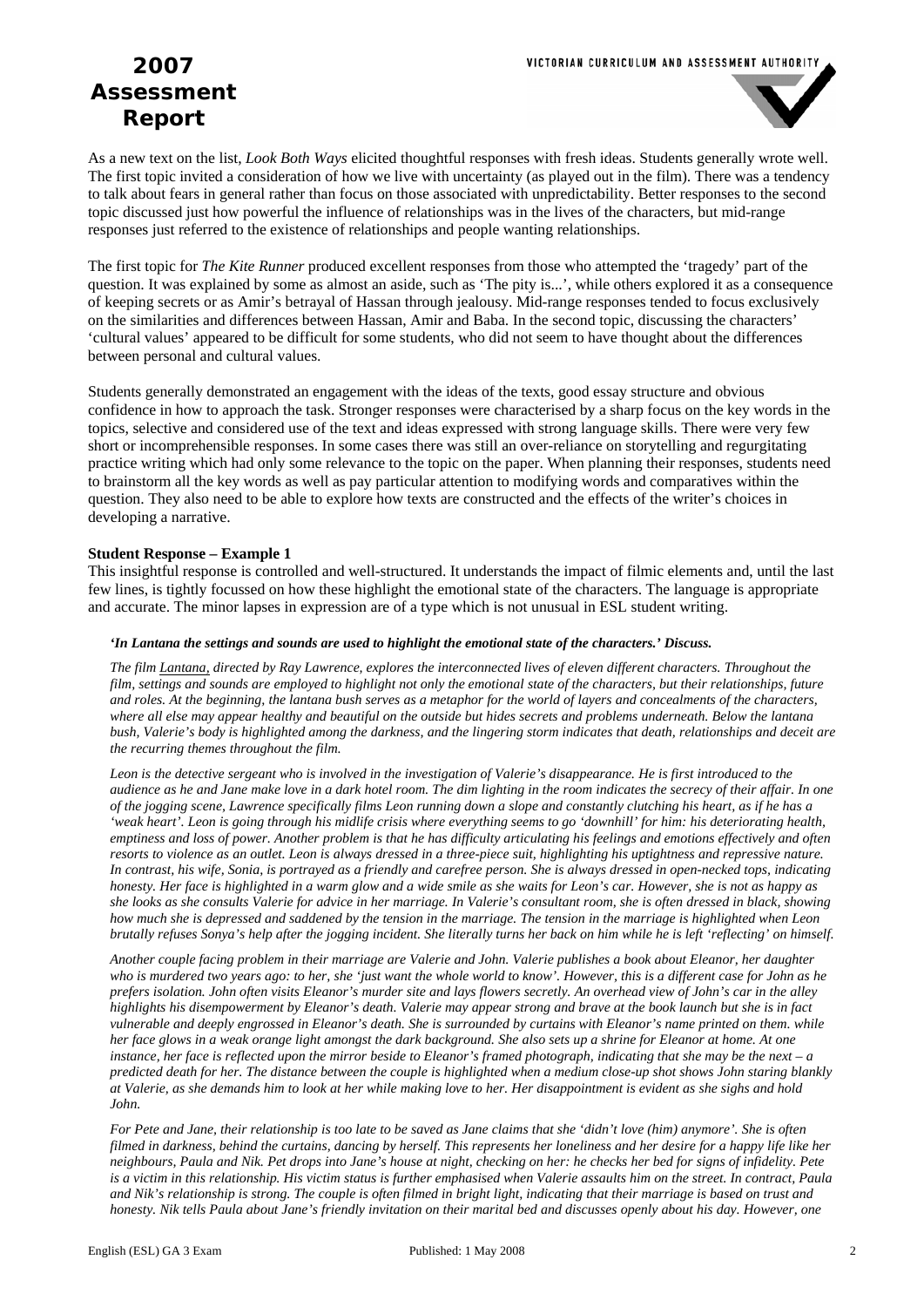

*event that he does not tell Paula is the incident with Valerie. In the morning, he is being filmed bed ridden among a dim-lighted background – indicating his engrossment and guilt about the incident.* 

*In Lantana, various settings and sounds are useful in highlighting the emotional state, relationship, future and role of the characters. By the end of the film Leon and Sonya are filmed dancing together, the speed of the dance represents the slow healing process for both and a hope for reconciliation. However, John is unfortunate as he loses both Valerie and Eleanor. His loneliness is shown as he stands on the cliff while great clouds loom overhead. As usual, Jane is dancing by herself, with smoke and drink on each hand, showing that she is indeed a woman 'full of potential'. Pete is filmed driving away from Jane's house, indicating that he has decided to move on with his life without Jane. Paula and Nik's relationship remains strong as ever as they play with their children in the brightly litted front yard. The film demonstrates that the characters are capable of hiding secrets but all are revealed in the end and that honesty and trust are indeed most important in relationships.* 

#### **Student Response – Example 2**

The following mid-range response attempts to go deeper than a literal reading of the text. There are some lapses in the organisation and some unfinished ideas. The conclusion is not clearly tied back to the topic. The ideas are stronger than the language used to express them.

#### *'In Sky Burial it is the journey rather than the discovery that changes Wen's life.' Discuss.*

*Often people go on journey's to discover what they are looking for and when they come to the discovery many of them often learn that the discovery hasn't changed them in any possible way, but the path to the discovery has changed their beliefs, religion or simply completely changed them. This is a case that happened to the main character Shu Wen.* 

*In Sky Burial Shu Wen experienced a very long and receiving journey that went on for 30 years. Shu Wen travelled from China to Tibet in order to find out what happened to her beloved husband only 100d days. Her journey to Tibet was physically and emotionally very hard at times, but it was her spiritually that kept her going for so many years. During her journey she met a long life friend Zhuoma, which helped Wen a lot as Zhuoma was her translator when they found a home at a nomads tent. She also helped her along the way to find discovery.* 

*Shu Wen gained a lot through living with the nomad family as they were very religious and spiritual. Shu Wen watched them spin the prayer wheel as they were praying and repeating the prayer change 'Om manmi padme hum'. Everyday she watched them do their daily chores. And soon found herself spinning the prayer wheel when she was in difficult situations. She also started to say the prayer words 'Om mani padme hum'. Wen slowly started to change her identity from being a non-religious, non-cultural Chinese into becoming a very religious and spiritual Tibetan. Wen also felt a change when Saierbao the mother of the nomad family rewarded her with a Tibetan cultural clothing. When she put her gown on she felt like a true Tibetan, but it didn't worry her as she said that she was proud of becoming and Tibetan. Therefore Wen gained a knowledge of Tibetan religion and the importance of spirituality. During her life with the nomad family Wen also learned to speak Tibetan and became very close to each member of the nomad family. This was very rewarding for her as she felt that her change was for the better.* 

*During her journey Wen also gained a very close friendship with Zhuoma and Tiananmenn (Zhuoma's lover and groomsman). These two people played a very important part during Wen's journey. As Zhuoma and Wen first lived together for many years with the nomad family, they became very close. When Zhuoma was kidnapped, Wen was left to go on a yet another journey to find Tiananmenn who was lost. Wen took the journey and found Tiananmen and they then continue to look for kidnapped Zhuoma. During their journeys of searching for one another they together learn about life's difficulties as they try to overcome them together.* 

# **Section 2 – Writing task**

Students were presented with a number of items related to one topic. They were required to complete three tasks in response to this unseen material. The tasks were:

- a note form summary of a section of the material
- an analysis of language used in another section of the material
- a response to an issue raised by the texts.

Each task was of equal value and three separate scores were given. Clear instructions resulted in very few instances of students completing tasks on the wrong material. The universally relevant nature of the material worked well, allowing students to engage with the topic and the arguments presented.

### **Part 1**

| <b>Marks</b>  |  |  |   |    |   |        | 10 | 4 vergoe<br>*ອ |
|---------------|--|--|---|----|---|--------|----|----------------|
| $\frac{1}{2}$ |  |  | - | 10 | ∸ | <br>10 |    | v.i            |

The material for Part 1 was well understood by students, which was demonstrated in the many excellent responses. The language used in the material was appropriate and accessible, and also made it possible to discriminate higher order responses that demonstrated how the student had processed the information. In many responses the key features of note-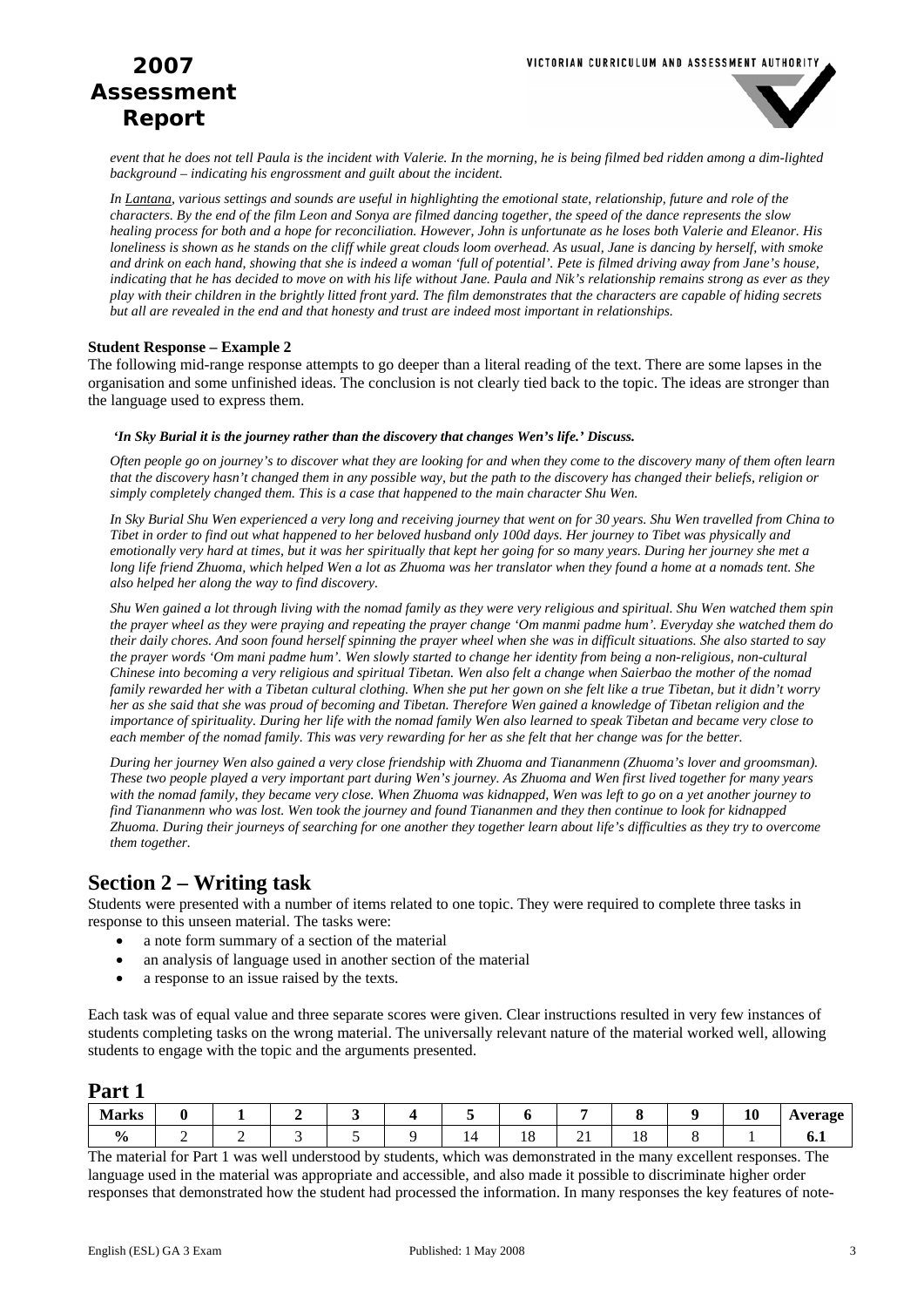

taking were used effectively to produce meaningful notes. These included the use of headings and sub-headings, abbreviations and a choice of layout which demonstrated processing of the information. Poorer and sometimes meaningless responses attempted to use a yes/no, for/against, agree/disagree approach rather than reflecting on the material presented as a case against the over protection of children. In some cases examples were overused, which resulted in unnecessarily lengthy responses.

### **Student Work – Example 1**

This example demonstrates understanding, processing and organisation of the material in a meaningful and concise way. Sub-headings are used to good effect.

### LIFE SKILLS LEARNT WHEN YOUNG

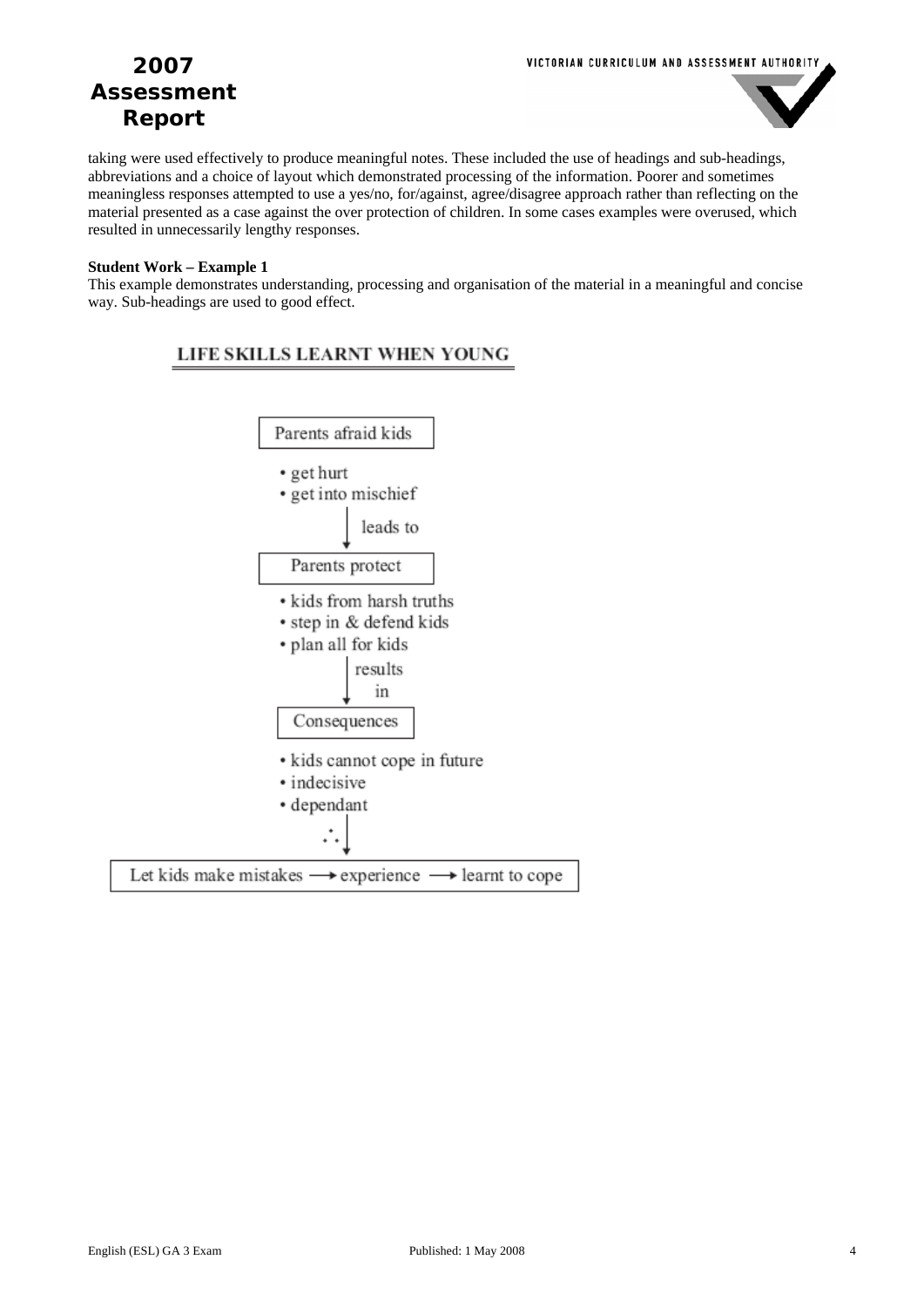

### **Student Work – Example 2**

The following example demonstrates another possible layout. It shows excellent processing of the material and clear presentation, using sub-headings and arrows to indicate the flow of information. It is wordier and uses more examples than the previous example.



## **Part 2**

| $\sim$ $\sim$ $\sim$ $\sim$ |            |     |     |               |    |  |    |                |
|-----------------------------|------------|-----|-----|---------------|----|--|----|----------------|
| Jorks<br><b>IVIAI KS</b>    |            |     |     |               |    |  | 10 | <b>Average</b> |
| $\frac{6}{10}$              | . <b>.</b> | . . | . . | $\sim$<br>1 V | 10 |  | -  | J.O            |

The material for Part 2 included lots of examples of persuasive language, both obvious and subtle. However, even students who showed that they knew what to look for were not always able to apply their knowledge to the context. Strong responses provided simple explanations that were focussed on the reader, in the context of the material. There was a tendency to identify many examples simply as 'fear tactics'. Some students obviously had difficulty understanding the purpose of the reference to the grandfather's experience in the opening paragraph. Others clearly had enough grasp of the English language to respond, but seemed to have almost no idea of what was required to complete the task.

Weaknesses still included long and rambling analyses which had a tone of confidence but were inaccurate, limited understanding of the idea of 'positioning the audience' and explanations which did not relate to the examples chosen.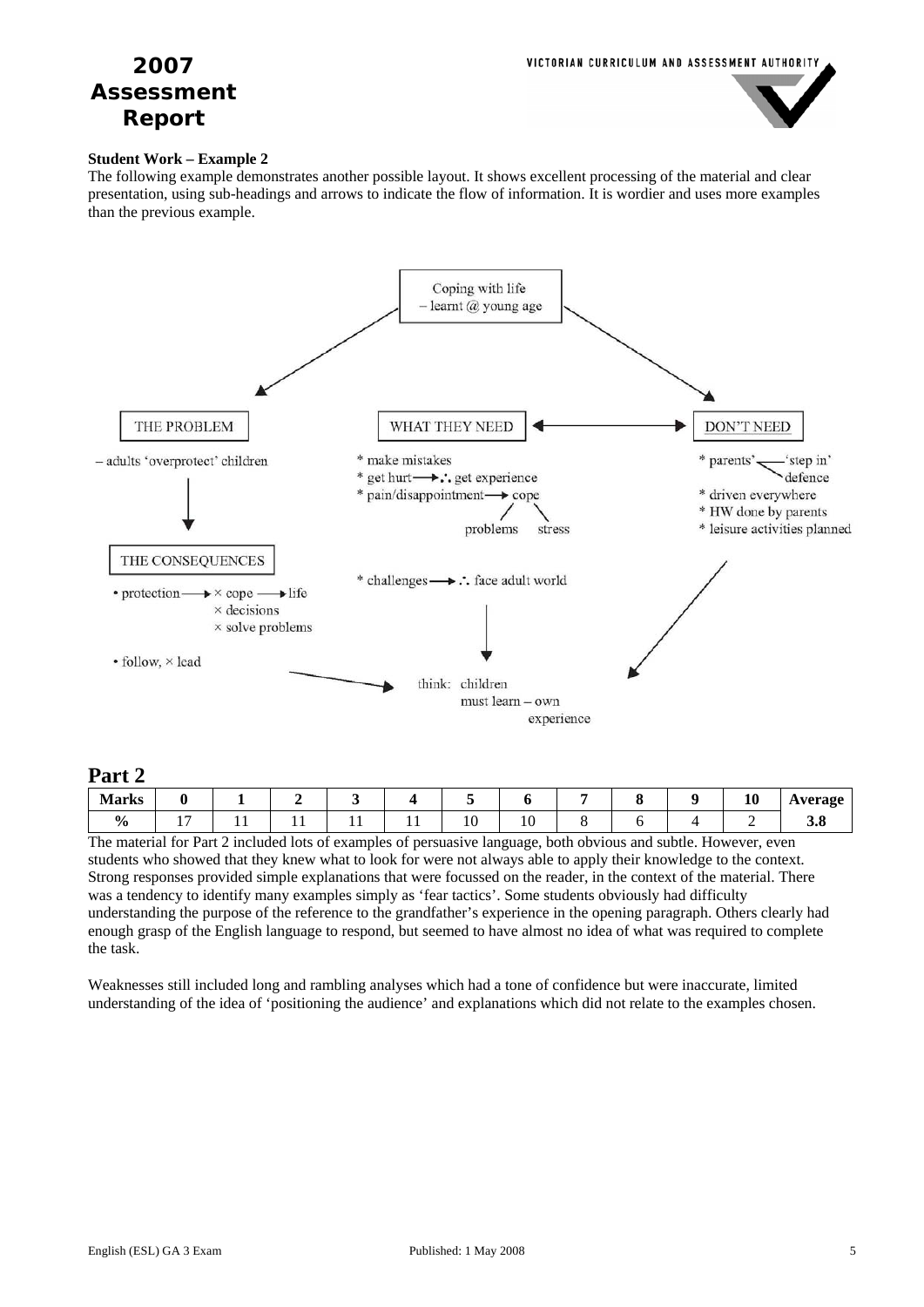

### **Student Work – Example 1**

The explanations in this example focus on the intended effect on the audience and show a clear understanding of the writer's use of persuasive language.

| <b>Example</b>            | <i>Explanation</i>                                                           |
|---------------------------|------------------------------------------------------------------------------|
| 'Now I have my own        | Jack Lee introduces himself to his readers as a father with his 'own         |
| kidsunsupervised means    | kids'. It reassures readers that his is a man who is personally involved     |
| unsafe.'                  | in the issue, concerned about the safety of his own children. Readers are    |
|                           | more inclined to agree with Lee's point of view, understanding that he is    |
|                           | sincerely concerned about the welfare of all children, including his own.    |
| 'evening news bombards    | In this sentence, Jack Lee employs the use of strong emotive words such      |
| viewersbloodiest          | as 'bombards', 'carnage' and 'bloodiest massacre' to evoke fear and          |
| massacrehas occurred.'    | terror in readers. Feeling as such, readers realise that they do not want    |
|                           | their children to be confronted with the same terrible fear and              |
|                           | consequently feel that children must be protected from these gory            |
|                           | images.                                                                      |
| 'It terrifies me'         | This short and succint statement succeeds in having a strong impact in       |
|                           | the reader's mind. A simple 'it terrifies me' conveys the feeling that the   |
|                           | dangers children are vulnerable and susceptible to is very worrying          |
|                           | indeed.                                                                      |
| 'Don't tell me that kids  | In this rhetorical question, Jack Lee engages his audience and invited       |
| should see all this. What | them to consider the potentially terrible consequences of the children       |
| does it do to them?'      | being constantly attacked with negative images of the world around           |
|                           | them. Having explored these damaging consequences, readers would             |
|                           | feel that it is better to protect their children from the harsh realities of |
|                           | life.                                                                        |
| 'Like all responsible     | Jack Lee claims that he is 'like all responsible parents' implying that      |
| parents I want my         | any good and reasonable parent would want the same things he does:           |
| children'                 | for their children to be optimistic about the future. Wanting to be one of   |
|                           | the 'responsible parents' readers would feel that they are obligated to      |
|                           | protect their children from negative images of the world.                    |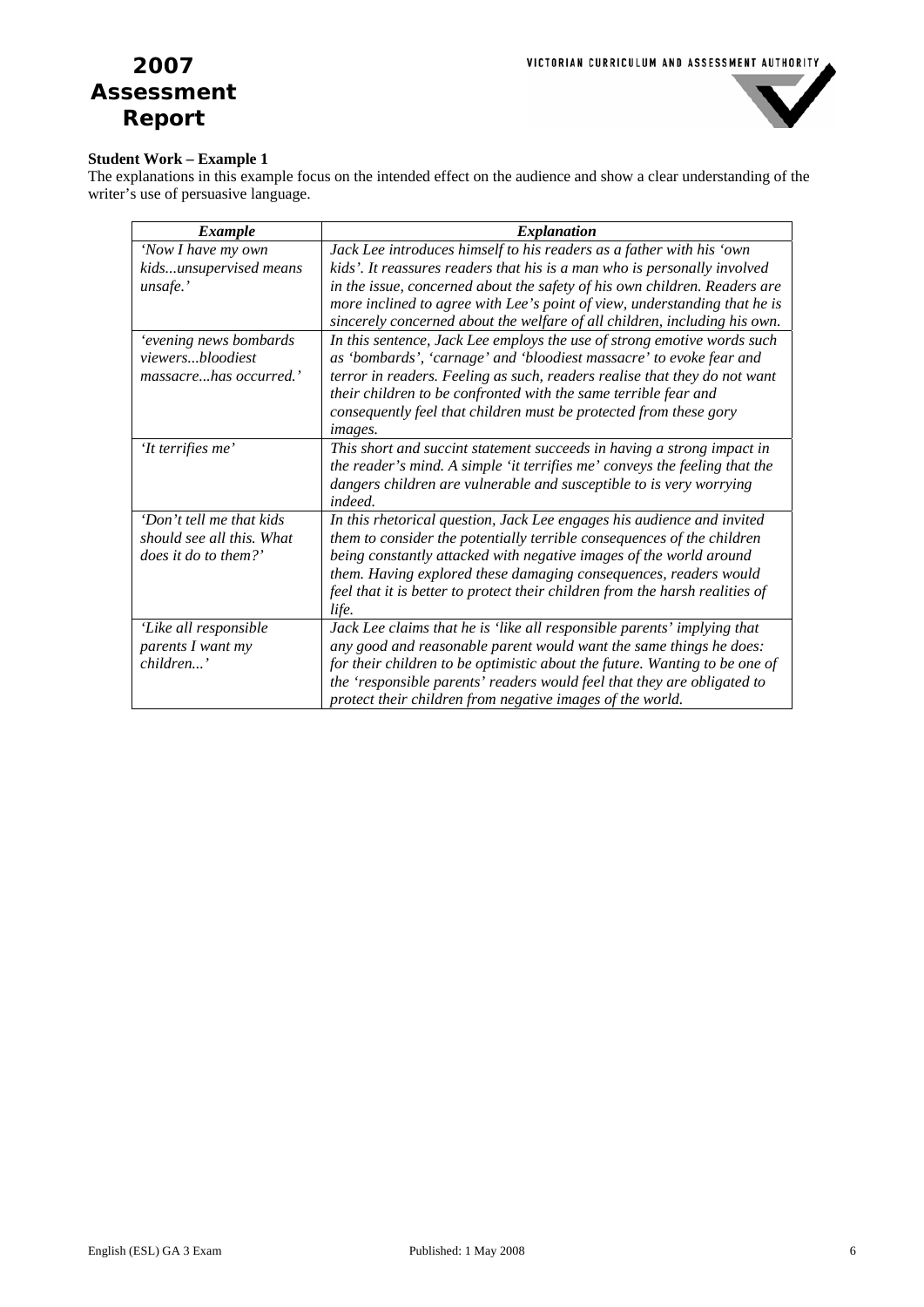

### **Student Work – Example 2**

The explanations in the following response avoid naming techniques and show a strong understanding of the writer's use of persuasive language. There is sometimes a glib assumption that the reader will agree with the writer, rather than just a focus on what the writer intends.

| <b>Examples</b>                  | <b>Effects on readers</b>                                             |
|----------------------------------|-----------------------------------------------------------------------|
| 'Now I have my own kids and I    | The writer tells readers that he is a parent and knows what is best   |
| say unsupervised means unsafe.'  | for his children. As a parent, he has a lot of concern for this issue |
|                                  | and the readers would feel that the writer genuinely wants the best   |
|                                  | outcome of this issue and would tend to agree with him.               |
| " according to a major study"    | By refering his arguments to expert opinion the writer strengthens    |
| done by well-known               | the belief of the readers in him that he has research this issue      |
| <i>psychologists.</i> '          | thorougly and knows what he is talking about. The readers would       |
|                                  | feel comforted and agree with the writer that the future is indeed    |
|                                  | bleak and horrible.                                                   |
| 'What a bleak and horrible world | Jack Lee uses the words 'bleak' and 'horrible' to generate fear in    |
| our children see.'               | the readers on the horrifying truth of real life. The readers would   |
|                                  | also fear that their children won't be safe in that 'world'. The      |
|                                  | readers would tend to agree with the writer's opinions that their     |
|                                  | children is unsafe in that world by themselves.                       |
| 'What will we do without water?  | The writer lets the readers think about the effect of the climate     |
| Is there anything we can do to   | changes themselves. By asking these questions, the writer let the     |
| stop our planet from being       | readers realise how gloomy the future is for their children and       |
| destroyed?'                      | agree with him, that their children should be protected from these    |
|                                  | <i>horrible predictions.</i>                                          |
| 'Like all responsible parents, I | The writer claims that 'all responsible parents' would agree with     |
| want my children to have         | him that children should be protected to have something to hope       |
| something to look forward to in  | for in the future. Readers would tend to agree with him because       |
| the future.'                     | every parent would want to be responsible and want the best for       |
|                                  | their children.                                                       |

## **Part 3**

| . Morks<br><b>IVIAI N.Y</b> |  |  |           |     |  | $\mathbf{v}$ | erage<br>age<br>. .<br>. |
|-----------------------------|--|--|-----------|-----|--|--------------|--------------------------|
| $\mathbf o$<br>70           |  |  | - -<br>-- | . . |  |              | $\overline{\phantom{a}}$ |

Part 3 asked students to write a speech for an oral presentation to their class. Higher order responses displayed a clear, strong 'voice'. Generally students responded well to the material and selected material from it appropriately. The supplementary material generally was not well used. Many responses just listed statistics and very few referred to the cartoon. There was insufficient processing of the graphs, with information copied from the graphs without interpretation or selection.

Good responses integrated personal experience and the task material well, although the topic lent itself to some responses overdoing the 'personal experience' part. Many fluent, internally consistent responses were essentially off the topic. Hence, a small but significant proportion of scripts discussed over protection with reference to the child's right to freedom and fun as a marker of childhood.

### **Student Response – Example 1**

This high range response is an ambitious, but not always successful, attempt to integrate the ideas of the task material in an individual response that presents a clear point of view. It includes some use of the supplementary material and uses personal experience as a starting point to gain the attention of the audience. The vocabulary is appropriate and varied even though the language skills have some obvious features of second language writing.

*Good morning to Mrs\_\_\_\_\_ and my fellow classmates. To start off with my speech this morning, I'd like to post a question for you: Do you think that your parents were too strict with you? As a teenager, I'm sure most of you would rush to answer 'Yes'. However, think about it again. Most of you turned out to become independent, hardworking and understanding students. Our parents' discipline and lessons taught us well. They shaped and molded us to perfection through their love and protection. I do not think that children should be left to run wild in the neighbourhood but at the same time, I do not think that overprotecting them is the best way to prepare them for the future.*